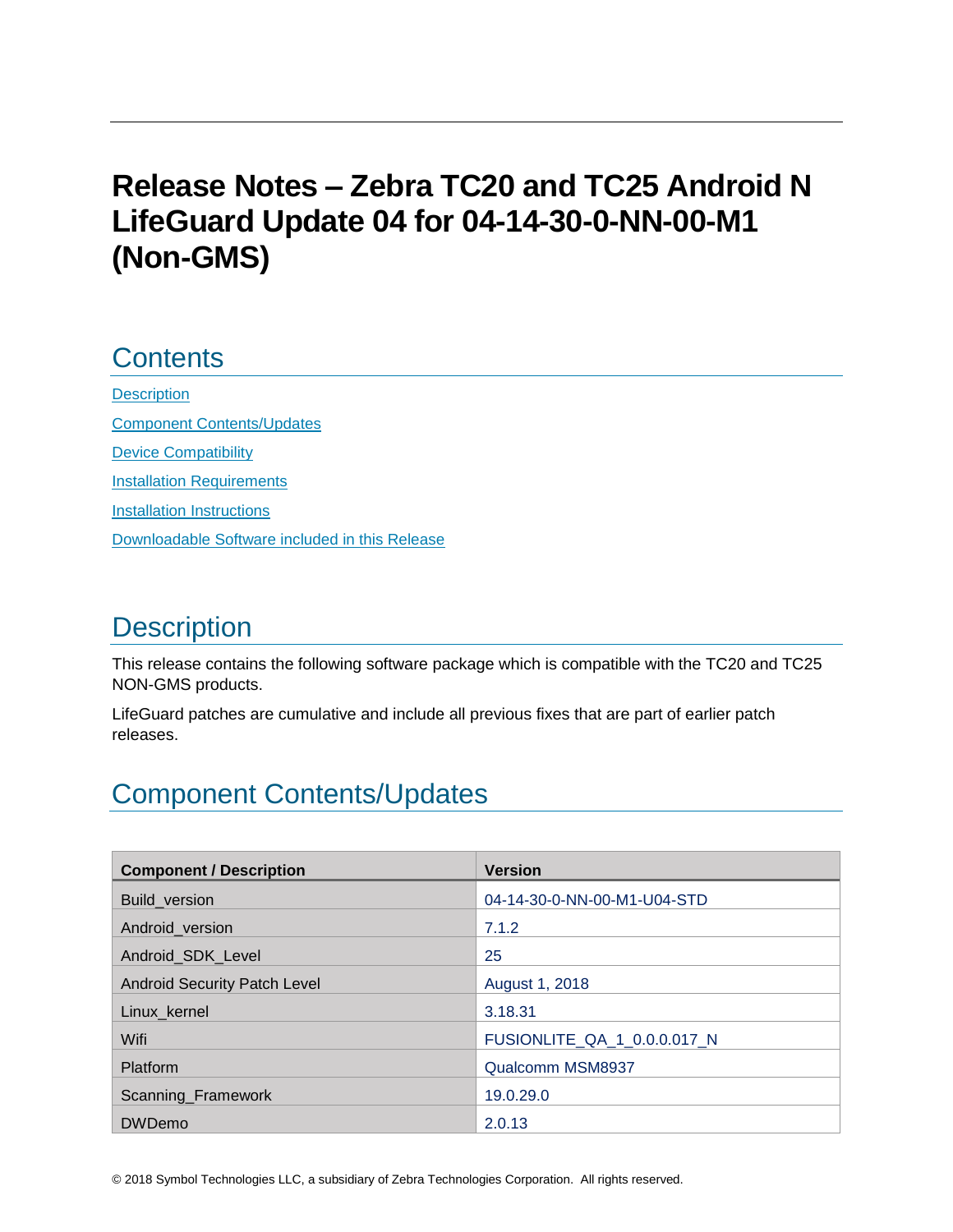| <b>OSX</b>            | QCT.71.7.6.6.UL                     |  |
|-----------------------|-------------------------------------|--|
| <b>MXMF</b>           | 8.0.1.2                             |  |
| Touch                 | Focaltech V1.1 20161103 (fw:0x24)   |  |
| Bluetooth_Stack       | CNSS.PR.4.0-00388/01050102          |  |
| Flash_Size            | 16G /32G                            |  |
| RAM_Size              | 2G                                  |  |
| <b>GPS</b>            | MPSS.JO.3.0-00295-8937_GENNS_PACK-1 |  |
| <b>MMS</b>            | 7.1.2                               |  |
| RIL_Version           | 1.0                                 |  |
| BT_Pairing_Utility    | 3.8                                 |  |
| Datawedge             | 6.8.54                              |  |
| Camera                | LA.UM.5.6.r1-04600-89xx.0-1         |  |
| <b>PTT</b>            | 3.1.35                              |  |
| RxLogger              | 5.4.10.0                            |  |
| StageNow              | 3.0.1.1038                          |  |
| Data_Analytics        | 3.3.0.1113                          |  |
| <b>EMDK</b>           | 6.9.16.1216                         |  |
| <b>IMEI SV Number</b> | 06                                  |  |
| <b>OEM Config</b>     | 8.0.0.4                             |  |
| <b>File Browser</b>   | 1.19.1.5                            |  |
| <b>DDT</b>            | V1.15.0.14                          |  |

### **1. CFE v4 Updates:**

❖ CFE-TC2X-N-XX-041430-N-00-04.zip (Non-GMS)

#### 1. **Android Security Patch Level**: August 01, 2018

Use the below link to see the Android Security bulletin for more information: <https://source.android.com/security/bulletin/>

- o Updated below mentioned components:
	- MXMF Version 8.0.1.2
	- DataWedge Version 6.8.54
	- EMDK Version 6.9.16.1216
	- StagingClient Version 3.0.1.1038
	- File Browser -- Version 1.19.1.5
	- DDT -- Version 1.15.0.14
	- OEM Config Version 8.0.0.4
	- Data Analytics -- Version 3.3.0.1113
	- Wifi -- Version FUSIONLITE\_QA\_1\_0.0.0.017\_N
- o SPR35005 Resolved an issue wherein the Proximity being Suspended.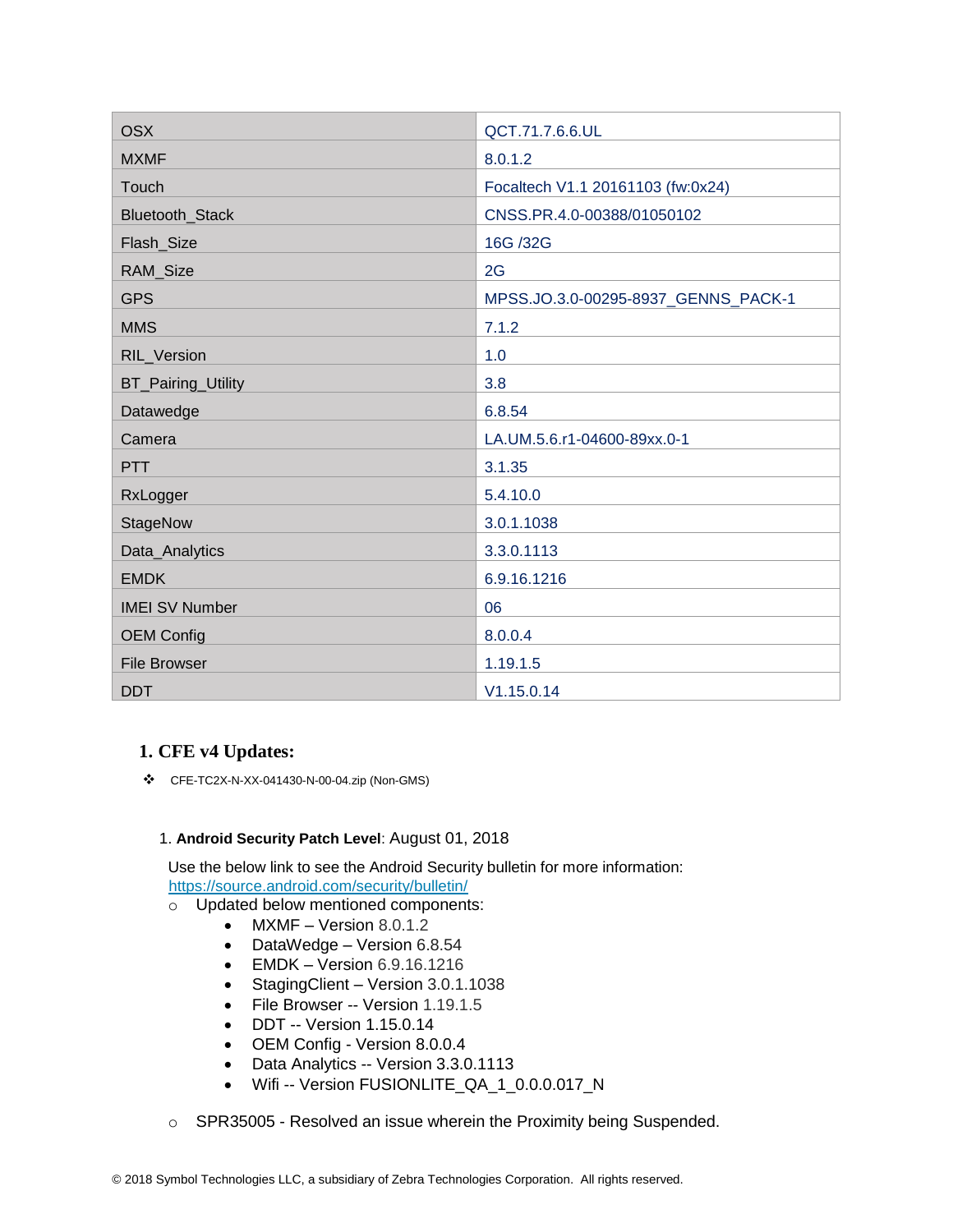- $\circ$  Added cellular WAN changes to support some Latin American (LATAM) carriers certification. TC25 now supports following Latin America Carriers
	- AT&T Mexico
	- Telcel Mexico
	- Telefonica Columbia
- o Changes for Telenor Denmark carrier certification:
	- SPR34858 Corrected SIM PIN Retry Count
	- Danish language translations

### **2. CFE v3 Updates:**

❖ CFE-TC2X-N-XX-041430-N-00-03.zip (Non-GMS)

#### 1. **Android Security Patch Level**: July 01, 2018

Use the below link to see the Android Security bulletin for more information: <https://source.android.com/security/bulletin/>

- o Updated below mentioned components:
	- $MXMF Version 8.0.1.2$
	- DataWedge Version 6.8.54
	- EMDK Version 6.9.16.1216
	- StagingClient Version 3.0.1.1038
	- File Browser --1.19.1.5
	- DDT -- 1.15.0.14
- $\circ$  SPR34716 Resolved an issue wherein the MX was getting killed by Backup manager and didn't restart properly.
- o SPR34145 Resolved an issue wherein indexing of the WEP key was not handled correctly.
- $\circ$  SPR34429 Resolved an issue wherein failed to emit scan beam if the application was launched during device suspend.

### **3. CFE v2 Updates:**

❖ CFE-TC2X-N-XX-041430-N-00-02.zip (Non-GMS)

#### 1. **Android Security Patch Level**: June 01, 2018

Use the below link to see the Android Security bulletin for more information: <https://source.android.com/security/bulletin/>

- o Updated below mentioned components:
	- MXMF Version 8.0.0.10
	- DataWedge Version 6.8.50
	- EMDK Version 6.9.16.1216
	- Staging Client Version 3.0.1.1037
	- File Browser --1.19.1.5
	- DDT -- 1.15.0.14
- $\circ$  SPR33207 Resolved an issue wherein the Device Diagnostic tool had an issue with reading the Battery Cycles in the application for PP+ batteries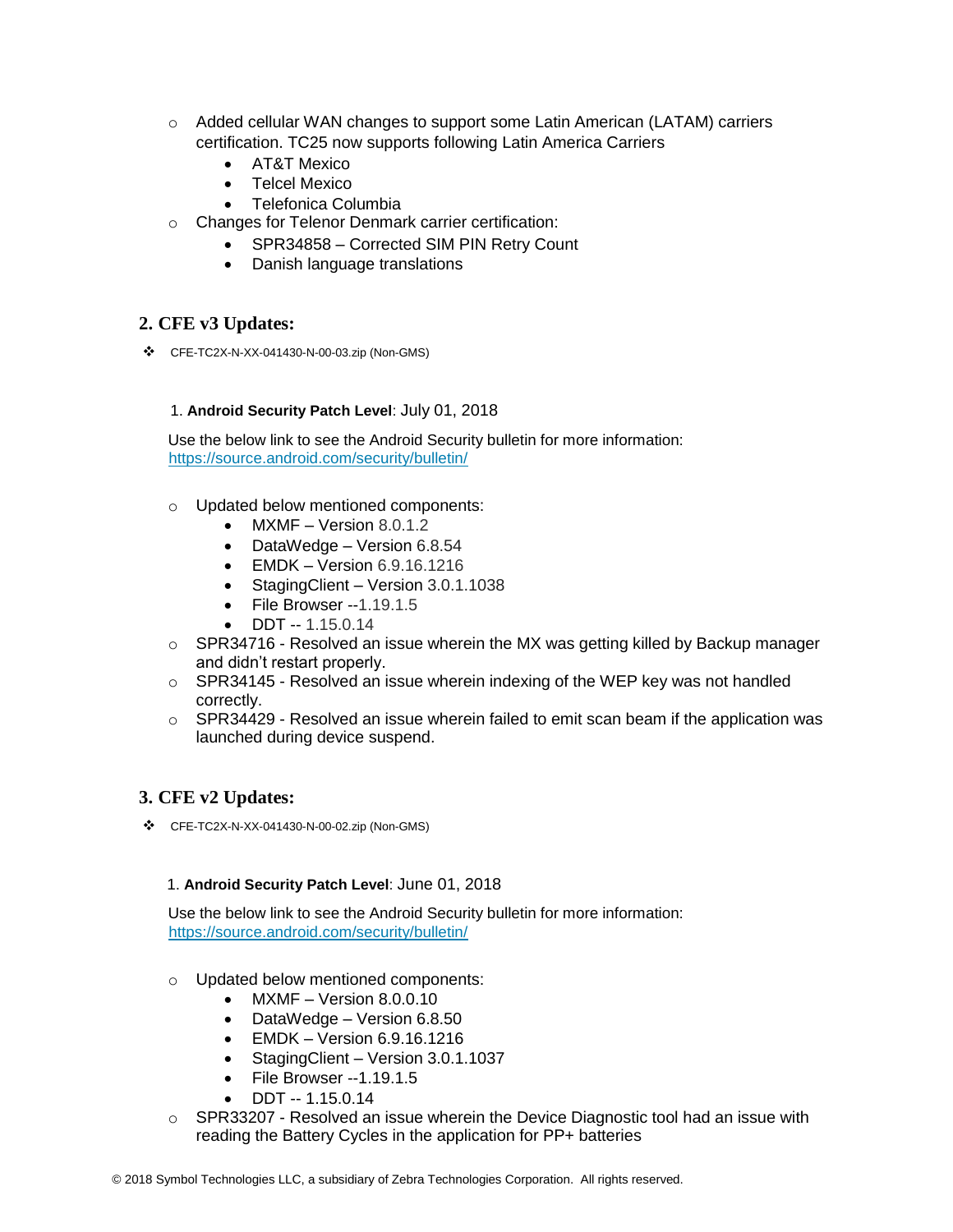- $\circ$  SPR33671 Resolved an issue wherein user was unable to create WIFI profile with username as backslash followed by number
- $\circ$  SPR34267 Resolved an issue wherein the device was failed to enable USB debugging when a barcode was scanned.
- $\circ$  SPR33862 Resolved an issue wherein the Screen Time off settings using Display manager CSP was not working.
- $\circ$  SPR34145 Resolved an issue wherein indexing of the WEP key was not handled correctly.
- $\circ$  SPR33973 Resolved an issue wherein erroneously loading default profile by providing feature to ignore disabled profiles in DataWedge
- o SPR33848 Added support to included category field in intent profile in StageNow.
- $\circ$  SPR34189 Resolved an issue wherein low ram and oom limit adjustments to provide more free memory.
- $\circ$  SPR33639 Resolved an issue wherein the customer app install and launch during device sleep state and device stop emitting scan beam after awake from suspend.
- $\circ$  SPR33876 Resolved an issue wherein Display Timeout was unable set via StageNow
- $\circ$  SPR33607 Resolved an issue where few fresh devices were unable to stage after unbox the device.
- $\circ$  SPR33538 Resolved an issue wherein the Scanner beam stuck off and No LED beam while pressing scanner button.
- $\circ$  SPR33977 Resolved an issue wherein Time Zone setting through StageNow profile was not working.
- $\circ$  SPR33981 Resolved an issue Czech Republic Regulatory Country could not be set using Wifi config profile.
- $\circ$  SPR33799 Resolved an issue wherein DataWedge was sending char 10 instead of char 13.
- $\circ$  SPR31491- Resolved an issue wherein device not able to stage devices from manufacturing with StageNow.

# <span id="page-3-0"></span>Device Compatibility

This software release has been approved for Android TC20 Nougat Non-GMS models mentioned below. Please note that GMS OS images are not compatible with China based SKUs

| <b>Device</b>          | <b>Operating System</b>                               |
|------------------------|-------------------------------------------------------|
| TC200J-20C112CN        | Android N (Non-GMS Only) China Only                   |
| TC200J-20A111CN        | Android N (Non-GMS Only) Plus SKU - China<br>Only     |
| <b>TC200J-2KC111CN</b> | Android N (Non-GMS Only) Keyboard SKU -<br>China Only |
| TC200J-20C213CN        | Android N (Non-GMS Only) Premium SKU -<br>China Only  |

This software is also approved for Android TC25 Nougat Non-GMS models mentioned below

| <b>Device</b>    | <b>Operating System</b>             |
|------------------|-------------------------------------|
| TC25CJ-20B101CN_ | Android N (Non-GMS Only) China Only |
| TC25CJ-20C102CN  | Android N (Non-GMS Only) China Only |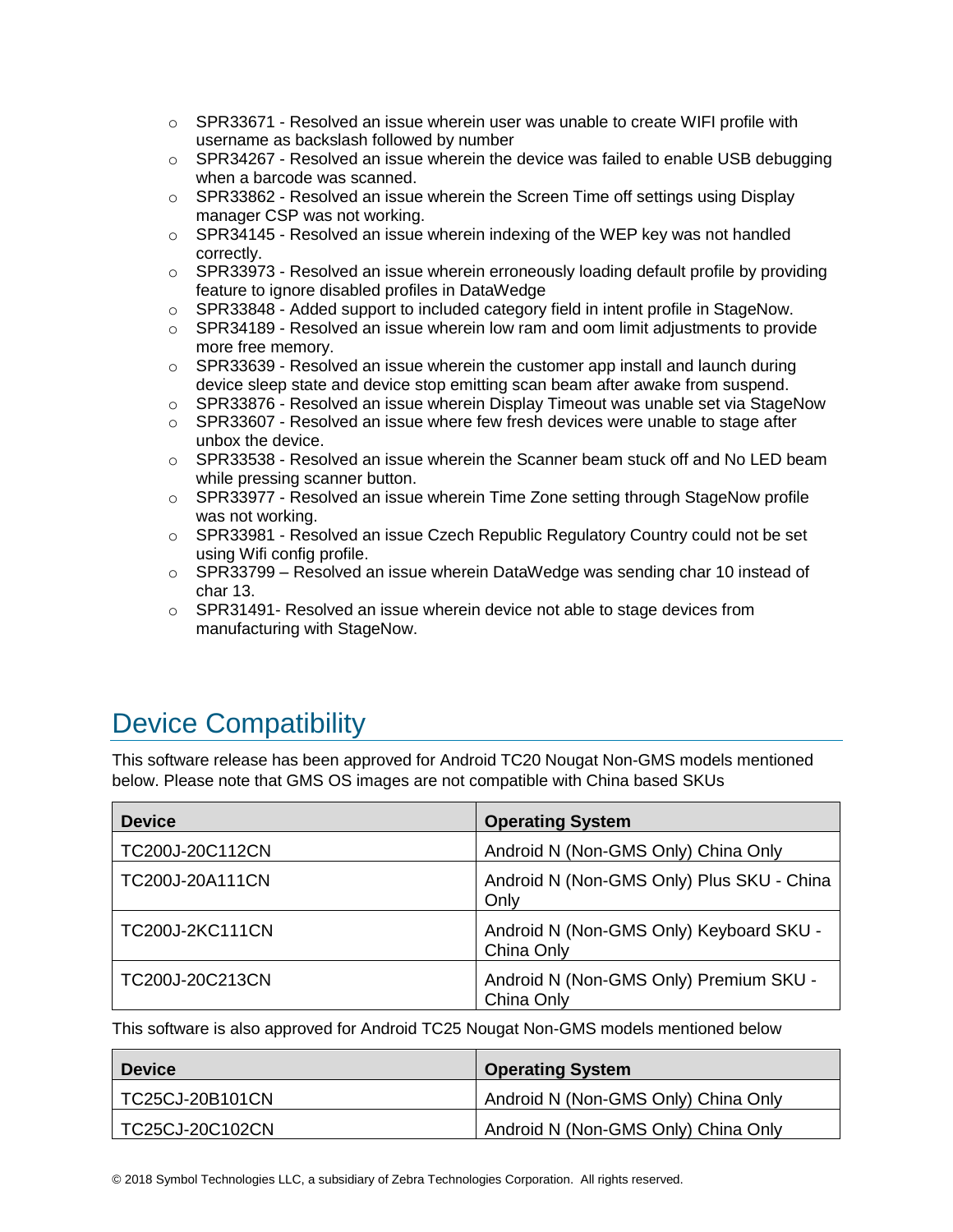# <span id="page-4-0"></span>Installation Requirements

### HW Requirements

- Windows PC running Windows 7/10 32/64 bits
- USB Type C Cable
- Micro SD Card with at least 2GB capacity (optional)

## SW Requirements

Please make sure following components are installed on your computer before commencing OS installation.

- Zebra Android USB Driver V2.2 or higher
- Android Debug Bridge version 1.0.39 or higher
- TC20/TC25 Non-GMS Android OS Release Images

## Image Compatibility

To use this Update, the terminal must have the BSP 04-14-30-0-NN-00-M1 installed as the baseline OS.

## <span id="page-4-1"></span>Installation Instructions

## Using the "adb sideload" method

### **Assumptions**

- 1. ADB installed on PC
- 2. TC20/TC25 has Developer options enabled
- 3. USB debugging ON

### Procedure

- 1. Plug the TC20/TC25 into the USB & Charging Cable and then the Cable to the PC. If you have a Cradle with USB connectivity, connect it now.
- 2. You may need to pull down notification bar, and tap on the notification which says, "USB charging this device", and change it to "Transfer files".
- 3. Open Command Prompt on PC, run "adb devices" and check to see if you can see the device's serial number… If yes, proceed… if not you will need to get the PC set up with the proper drivers or install an External SD Card.
- 4. You may also get a pop up on your PC (Win 7) that you will be connected as a Portable Media Player… this can be ignored.
- 5. Entering Recovery Mode
	- a. Choice 1: In Command Prompt, type "adb reboot recovery" and click enter.
	- b. Choice 2:
		- i. Reboot and hold PTT key
		- ii. When Zebra Technologies logo appears on the screen Release the PTT Key
- 6. Your TC20/TC25 will reboot and take you to Android Recovery screen.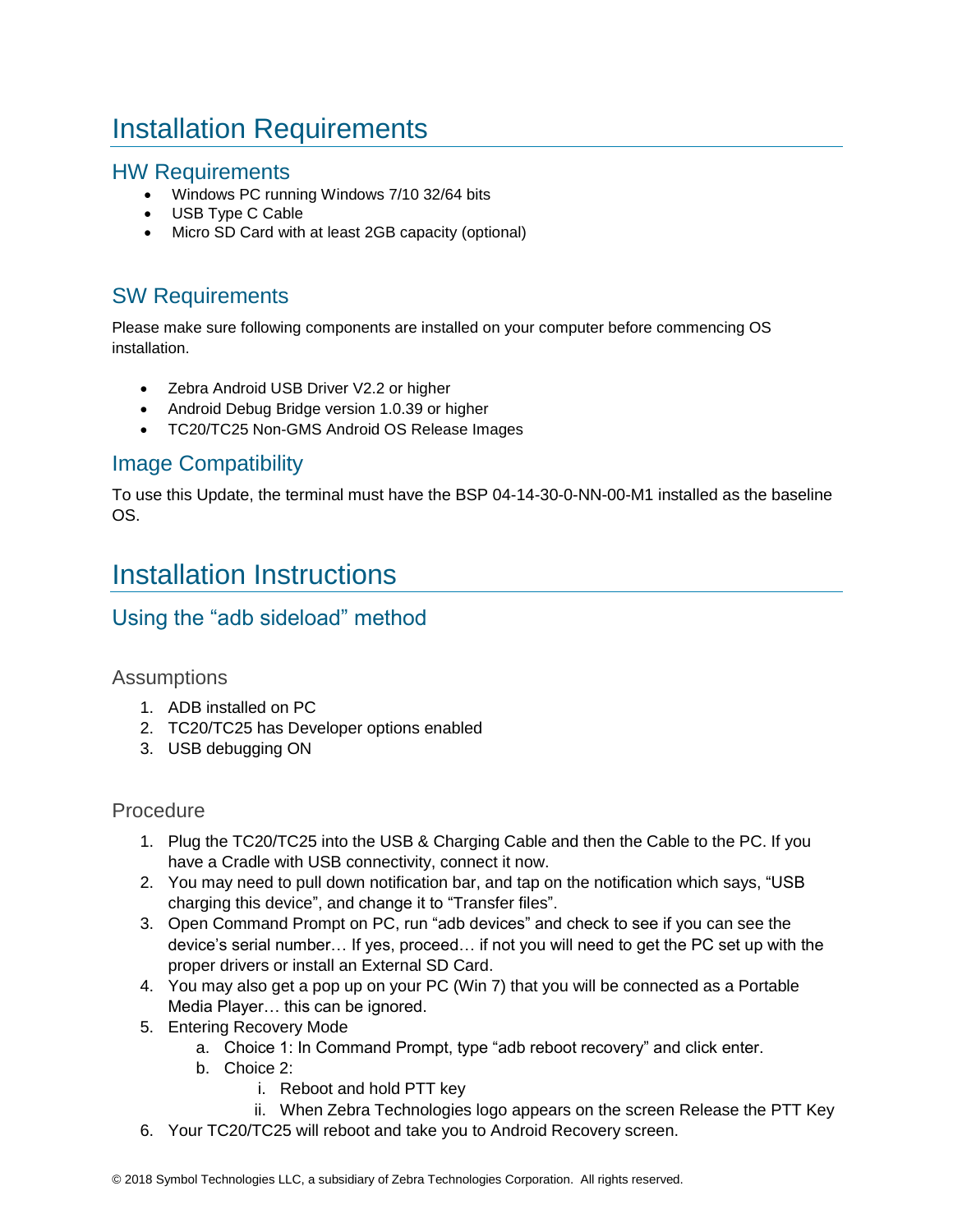- 7. To select Sideload Method
	- a. Use the Volume + and to highlight, "Apply update from ADB" and press the Power Key to select it
- 8. With your Command Prompt, open, type "adb sideload" and add a space and then drag and drop the zip file which you want to apply to the device and press enter.
	- a. When the file download starts, the command window will show progress with a percentage completed.
	- b. Device display will show a series of messages indicating it is downloading, verifying and installing the image on to the device.
- 9. After successful update, the device will auto reboot and you see Zebra on top and POWERED BY android at the bottom and after about 10 second will transition to the TC20/TC25 Touch Computer splash screen with 5 dancing white dots at bottom… it will stay at this screen up to 4 minutes and then present the "Lock Screen".
- 10. To make sure the OS Update took place, once the initial setup is complete;
	- a. Go to "Settings" and scroll down to "About phone" and look at the "Build number". It should state "04-14-30-0-NN-00-M1-U04-STD" and the Patch Version should indicate as "4".
- 11. Now you are all set to use your TC20/TC25.

## Using External SD Card

- 1. Plug the TC20/TC25 into the USB & Charging Cable and then the Cable to the PC. If you have a Cradle with USB connectivity, connect it now.
- 2. You may need to pull down notification bar, and tap on the notification which says, "USB charging this device", and then change it to "Transfer files".
- 3. You may also get a pop up on your PC (Win 7) that you will be connected as a Portable Media Player… this can be ignored.
- 4. Copy the required files to the SD Card. This can be done in two ways
	- a. Copy the files to the Micro SD card with the help of a SD Adapter which gets inserted to the SD slot of your PC/Laptop/SD Writer.
	- b. Directly transfer files to the Micro SD card which is inserted in to the back of the device. Please refer to the user guide on how to open the back door and inserting the SD card to the device.
- 5. Entering Recovery Mode
	- a. Choice 1: In Command Prompt, type "adb reboot recovery" and click enter.
	- b. Choice 2:
		- i. Reboot and hold PTT key
	- ii. When Zebra Technologies logo appears on the screen Release the PTT Key
- 6. Your TC20/TC25 will reboot and take you to Android Recovery screen.
- 7. Applying update via External SD card
	- a. Use the Volume + and to highlight select option to "Apply update from SD card" and press the Power Key to select it
	- b. Use the Volume + and to highlight package to be installed (downloaded Zip file) and press the Power Key to select it.
- 8. After successful update, the device will auto reboot and you see Zebra on top and POWERED BY android at the bottom and after about 10 second will transition to the TC20/TC25 Touch Computer splash screen with 5 dancing white dots at bottom… it will stay at this screen up to 4 minutes and then present the "Lock Screen".
- 9. To make sure the OS Update took place, once the initial setup is complete;